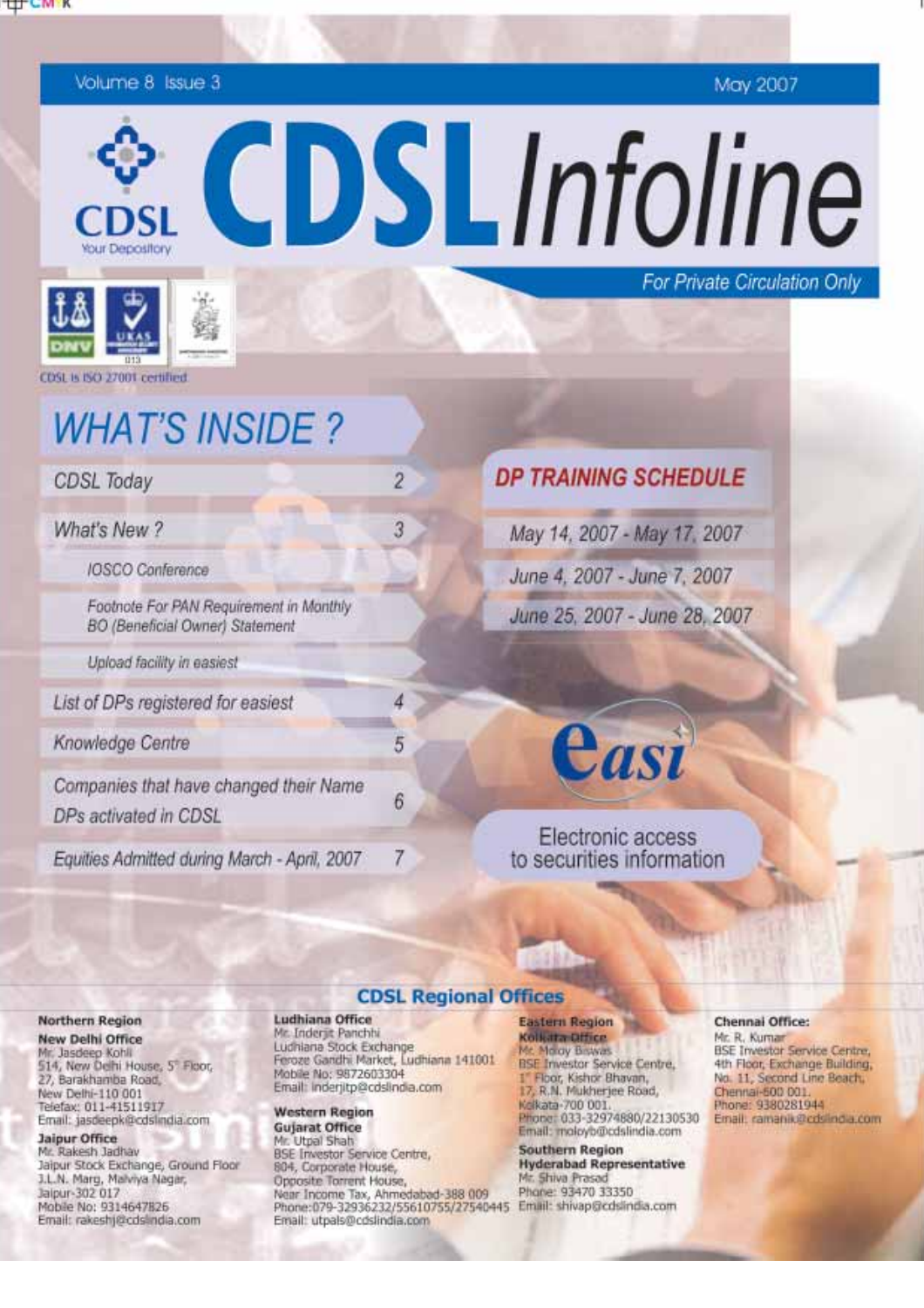# CDSL TODAY



# Beneficial Owners

During the last 12 months, the number of active BO accounts with CDSL has increased by 45% from 16.67 lakh on April 30, 2006 to 24.20 lakh on April 30, 2007.



# Depository Participants

As on April 30, 2007, CDSL has 365 DPs offering live DP services from 634 locations in 124 cities/towns across the country.



# Securities Dematerialised

During the last 12 months, the volume and value of securities under custody have increased by 17% and 34% respectively.

## Securities Admitted

As on April 30, 2007, CDSL has admitted 27050 securities of which 5135 are equity, 4355 are debt instruments and 17560 are other securities, which include Government Securities, Commercial Papers, Certificates of Deposit and Units of Mutual Funds.

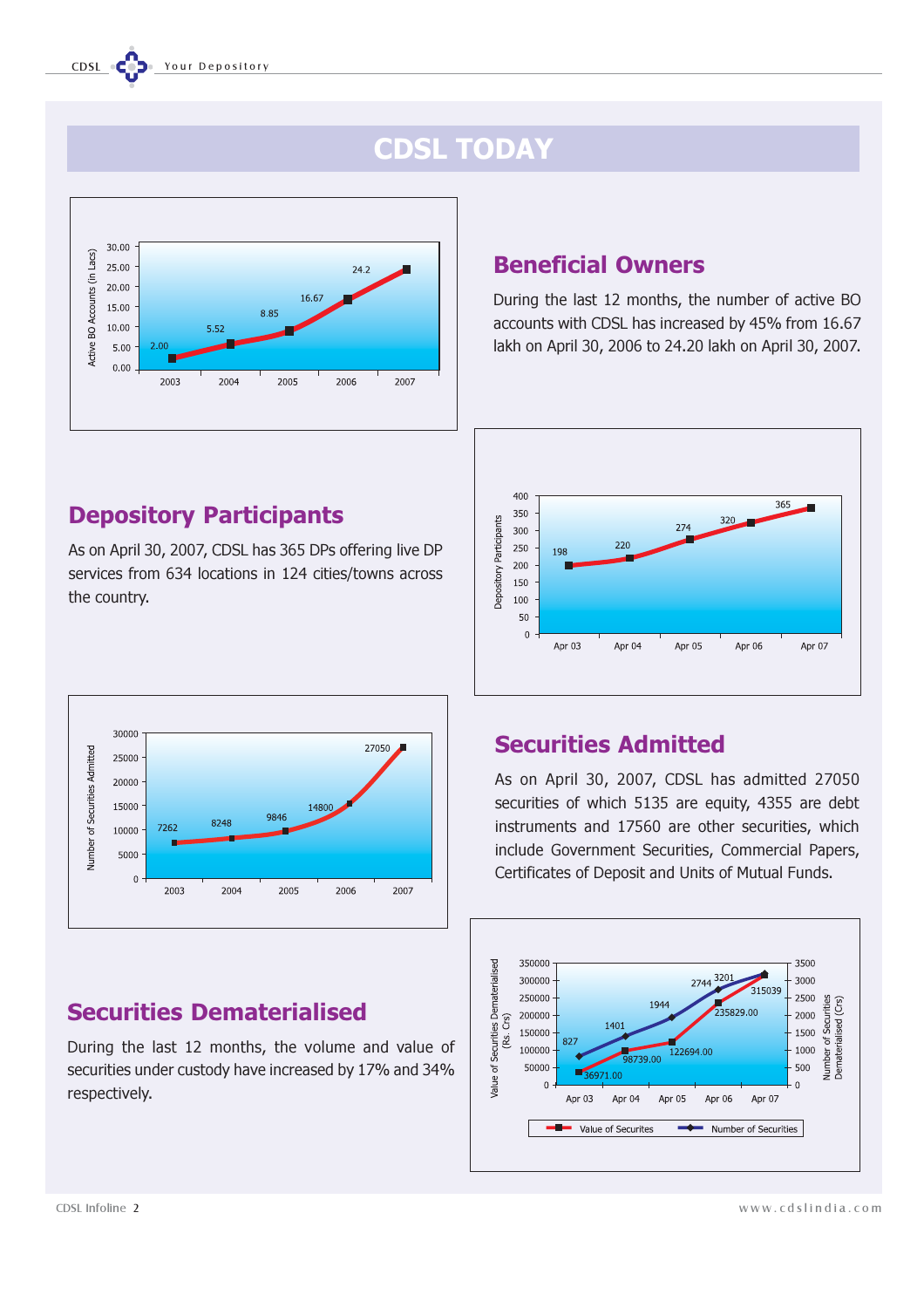# What's New ?

#### IOSCO Conference

CDSL participated as an exhibiter in the recently concluded 32nd Annual Conference of International Organisation of Securities Commissions (IOSCO) organized by SEBI. IOSCO was held from 9th to 12th April 2007 at Hotel Grand Hyatt, Mumbai.

This conference was inaugurated by Hon. Finance Minister Mr. P. Chidambaram. His presence with other high level dignitaries indicated a strong level of support for the international collaborative efforts of the world's financial regulators. In his opening remarks at the Conference, Mr. Chidambaram said "the protection of the interests of the investors and the promotion and development of the securities market are inseparable twin objectives".

![](_page_2_Picture_5.jpeg)

SEBI Chairman Mr. M. Damodaran in discussion with Mr. Sandeep Pathak – CDSL Official at the IOSCO Stall.

The importance of this year's event being held in India is confirmed from the remarks made by SEBI Chairman Mr. M. Damodaran; he said, "India has become a front runner among the emerging markets in implementing international financial standards. This IOSCO Conference while being yet another significant step in increasing cooperation among securities regulators, has helped to showcase the development and progress which has been achieved in the Indian securities market".

The conference was attended by more than 500 delegates representing more than 100 countries comprising of Regulators, FIIs, Mutual Funds & other important intermediaries belonging to International Financial & Capital Market. Delegates at the conference discussed various aspects concerning markets and financial regulations with global perspective.

#### Footnote For PAN Requirement in Monthly BO (Beneficial Owner) Statement

With effect from April 1, 2006; SEBI has made it mandatory to submit a copy of PAN card for all categories of BOs, inorder to tighten the Know Your Clients (KYC) norms. Further, demat accounts opened before April 1, 2006 and which were not PAN compliant as on December 31, 2006; were suspended for debits with effect from January 1, 2007.

An updated position (as on May 2, 2007) of PAN compliance in respect of demat accounts, is as follow:

| <b>DATE</b>          | <b>TOTAL</b><br>NO. OF<br><b>ACCOUNTS</b><br>(in lakhs) | <b>ACCOUNTS</b><br><b>SUSPENDED FOR</b><br><b>DEBITS</b> (in lakhs) |                                  | <b>ACTIVE</b><br><b>ACCOUNTS IN</b><br><b>WHICH PAN</b><br><b>DETAILS ARE</b><br><b>AVAILABLE</b><br>(in lakhs) |
|----------------------|---------------------------------------------------------|---------------------------------------------------------------------|----------------------------------|-----------------------------------------------------------------------------------------------------------------|
|                      |                                                         | <b>WITH</b><br><b>BALANCE</b>                                       | <b>WITHOUT</b><br><b>BALANCE</b> |                                                                                                                 |
| December 31,<br>2006 | 21.62                                                   | 2.61                                                                | 3.46                             | 15.55                                                                                                           |
| January 31,<br>2007  | 22.32                                                   | 2.14                                                                | 3.31                             | 16.87                                                                                                           |
| May $2$ ,<br>2007    | 24.22                                                   | 1.79                                                                | 2.98                             | 19.45                                                                                                           |

CDSL and its DPs have been regularly informing such BOs to submit their PAN card details, due to which the number of frozen accounts as on May 2, 2007 has reduced to 4.77 lakh accounts.

As many BOs have still not submitted their PAN details, DPs in the interest of such investors will now insert a footnote in the Monthly Billing Statement, urging these BOs to submit their PAN details, at the earliest.

#### Easiest to offer Upload facility

CDSL is pleased to inform that BOs (Individual / Corporate /Clearing Member) registered for its internet facility "easiest", can now submit bulk transactions with the introduction of an Upload facility. This facility will enable users to enter their instructions offline & then submit the file using the upload facility. This facility will be available only to those BOs who have opted for "Account of Choice" option in easiest.

Furthermore, the upload facility is not available automatically to all DPs and they are required to send a written request to CDSL for the same.

For further queries, please contact Ms. Latha Nair (extn. 8667) or Umesh Kambli (extn. 8648) at 022-2272 3333 or email: lathan@cdslindia.com or umeshk@cdslindia.com.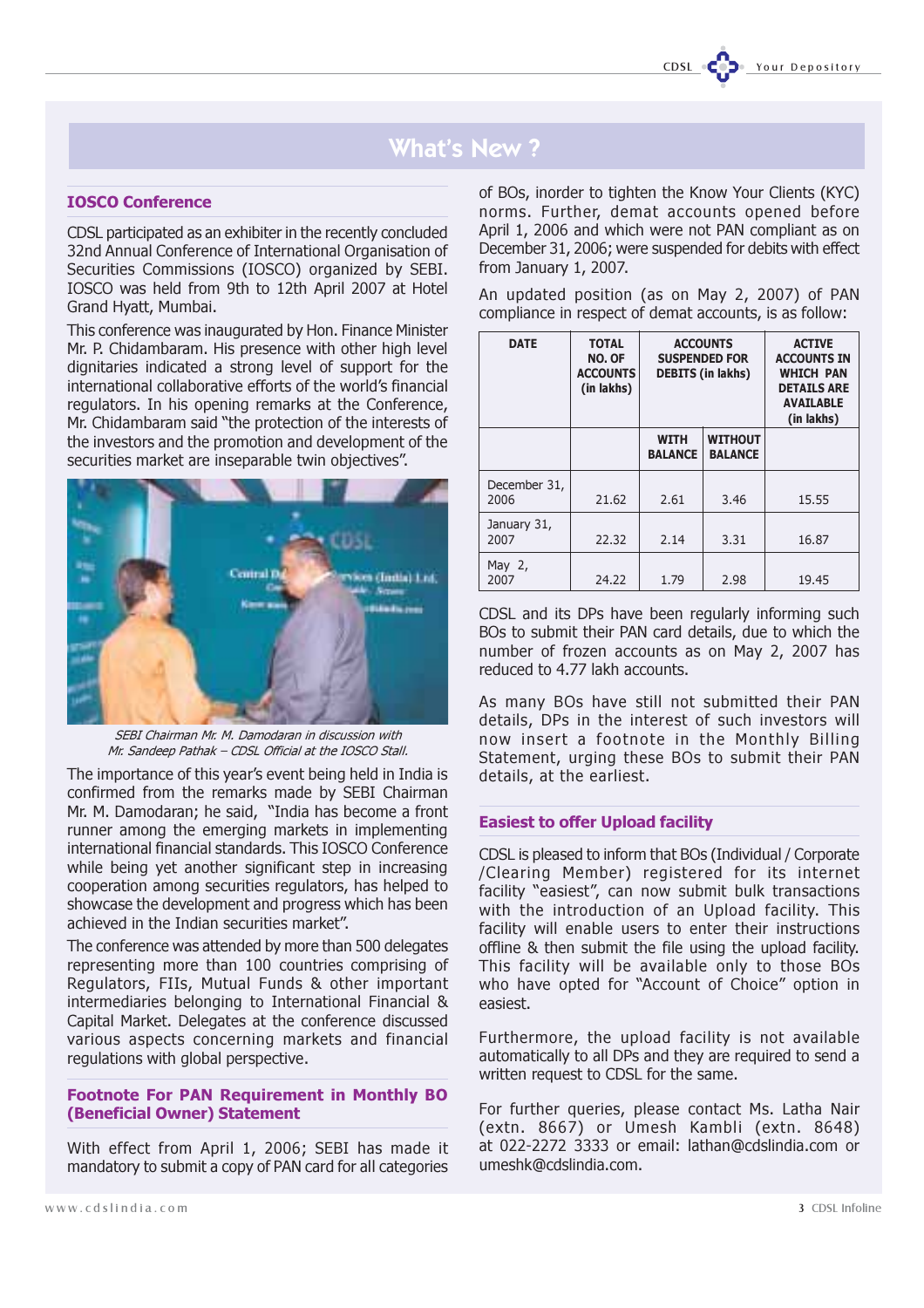CDSL COD. Your Depository

# List of DPs registered for easiest

|    | <b>SRN DP NAME</b>                                                                   |     | <b>SRN DP NAME</b>                                                             |
|----|--------------------------------------------------------------------------------------|-----|--------------------------------------------------------------------------------|
|    | 1 A S Stock Broking & Management Pvt. Ltd.                                           | 64  | Kalpataru Multiplier Ltd                                                       |
|    | 2 A.C.Choksi Share Brokers Pyt. Ltd.                                                 |     | 65 Kamal Kumar Jalan Securities Pvt Ltd                                        |
|    | 3 Alankit Assignments Ltd                                                            |     | 66 Kantilal Chhaganlal Securities Pvt Ltd *                                    |
| 4  | Andhra Bank                                                                          | 67  | Khambatta Securities Ltd                                                       |
| 5  | Angel Broking Ltd                                                                    | 68  | Kisan Ratilal Choksey Shares And Securities Pvt Ltd                            |
|    | 6 Apex Stock Brokers Pvt Ltd                                                         |     | 69 LKP Shares & Securities Ltd                                                 |
| 7  | Arcadia Share & Stock Brokers Pvt Ltd                                                |     | 70 Lohia Securities Ltd                                                        |
| 8  | Ashika Stock Broking Ltd                                                             |     | 71 LSE Securities Ltd                                                          |
| 9  | Asian Markets Securities Pvt. Ltd                                                    |     | 72 Madras Stock Exchange Ltd                                                   |
|    | 10 Asit C. Mehta Investment Interrmediates Ltd                                       |     | 73 Man Financial - Sify Securities India Pvt Ltd                               |
|    | 11 Asset Alliance Securities Pvt Ltd *                                               | 74  | Manali Trading & Holdings Private Ltd                                          |
|    | 12 B D Shah Securities Ltd                                                           |     | 75 Mangal Keshav Securities Ltd *                                              |
|    | 13 B R Jalan Securities Pvt Ltd                                                      |     | 76 Mani Stock Brokers Ltd                                                      |
| 14 | Bakliwal Financial Services (I) Pvt. Ltd.                                            |     | 77 Maniput Investments Pvt Ltd                                                 |
| 15 | Balaji Equities Ltd                                                                  |     | 78 Manoj Javeri Stock Broking Pvt Ltd                                          |
| 16 | Balance Equity Broking (India) Pvt. Ltd. *                                           |     | 79 Mantri Share Brokers Pvt Ltd                                                |
| 17 | Baljit Securities Pvt. Ltd. *                                                        |     | 80 Market Creators Ltd                                                         |
| 18 | Bank Of Baroda                                                                       |     | 81 Master Capital Services Ltd                                                 |
| 19 | Bank Of India                                                                        |     | 82 MLR Securities Pvt Ltd *                                                    |
| 20 | <b>BCB Brokerage Pvt Ltd</b>                                                         | 83  | Motilal Oswal Securities Ltd                                                   |
| 21 | <b>BNR Capital Services Pvt Ltd</b>                                                  |     | 84 MSB Securities (P) Ltd                                                      |
| 22 | <b>BOI Shareholding Ltd</b>                                                          |     | 85 Naman Securities & Finance Pvt Ltd                                          |
| 23 | Bonanza Portfolio Ltd                                                                |     | 86 Networth Stock Broking Ltd                                                  |
| 24 | Brics Securities Ltd *                                                               |     | 87 Oracle Securities Pvt Ltd                                                   |
| 25 | Capstocks And Securities (India) Pvt Ltd                                             | 89  | 88 Oriental Bank Of Commerce-Erstwhile Global Trust Bank Ltd                   |
|    | 26 CD Equisearch Pvt Ltd<br>27 Central Bank Of India                                 |     | Padmakshi Financial Services Ltd                                               |
| 28 |                                                                                      |     | 90 Parsoli Corporation Ltd<br>91 Pashupati Capital Services Pvt Ltd            |
| 29 | Centrum Broking Pvt Ltd<br>Centurion Bank Of Punjab Ltd                              |     | 92 PCS Securities Ltd                                                          |
|    | 30 Chugh Securities Pvt Ltd                                                          |     | 93 Prabhat Financial Services Ltd *                                            |
|    | 31 Churiwala Securities Pvt Ltd                                                      |     | 94 Prabhudas Lilladher Pvt Ltd                                                 |
|    | 32 CIL Securities Ltd *                                                              |     | 95 Prabodh Artha Wardhini Pvt Ltd                                              |
|    | 33 Cochin Stock Brokers Ltd                                                          |     | 96 Pratibhuti Viniyog Ltd                                                      |
| 34 | Crimson Financial Services Ltd                                                       |     | 97 Progressive Share Brokers Pvt Ltd                                           |
| 35 | Dani Shares And Stock Pvt Ltd                                                        |     | 98 PSE Securities Ltd                                                          |
|    | 36 Development Credit Bank Ltd.                                                      |     | 99 R L P Securities Pvt Ltd *                                                  |
| 37 | DSE Financial Services Ltd                                                           |     | 100 R R S Shares & Stock Brokers Pvt Ltd                                       |
| 38 | East India Securities Ltd                                                            |     | 101 Rajvi Stock Broking Ltd                                                    |
|    | 39 Edelweiss Securities Pvt Ltd                                                      |     | 102 Saaketa Consultants Ltd *                                                  |
| 40 | Emkay Share And Stock Brokers Ltd                                                    |     | 103 Saikripa Securities Ltd                                                    |
| 41 | Essar Stocks & Securities Pvt Ltd                                                    |     | 104 Sam Global Securities Ltd                                                  |
| 42 | Exponential Financial Services Pvt Ltd                                               |     | 105 SDFC Securities Ltd                                                        |
|    | 43 Express Securities Pvt Ltd                                                        |     | 106 Seeta Portfolio Management Ltd.                                            |
|    | 44 FE Securities Pvt Ltd                                                             |     | 107 Select Stock Brokers Ltd                                                   |
|    | 45 Finance Monitor (India) Pvt Ltd                                                   |     | 108 Shah Investor's Home Ltd                                                   |
| 46 | Gandhi Securities & Investment Pvt Ltd                                               |     | 109 Shilpa Stock Broker Pvt Ltd                                                |
| 47 | Globe Capital Market Ltd *                                                           |     | 110 Siddhi Shares Pvt Ltd                                                      |
|    | 48 HDFC Bank Ltd                                                                     |     | 111 SKSE Securities Ltd                                                        |
| 49 | Hem Securities Ltd                                                                   |     | 112 Sripad Securities Pvt Ltd                                                  |
|    | 50 ICICI Bank Ltd                                                                    |     | 113 State Bank Of India                                                        |
|    | 51 INA Stock Broking Co. Pvt. Ltd.                                                   |     | 114 Sunidhi Consultancy Services Pvt.Ltd                                       |
|    | 52 Indusind Bank Ltd                                                                 |     | 115 Suresh Rathi Securities Pvt. Ltd                                           |
|    | 53 Infrastructure Leasing & Financial Services Ltd<br>54 Innovate Securities Pvt Ltd |     | 116 Sushil Finance Consultants Ltd<br>117 SVV Shares & Stock Brokers Pvt. Ltd. |
|    | 55 Insight Share Brokers Ltd *                                                       |     | 118 Sykes & Ray Equities (India) Ltd                                           |
|    | 56 Inter Connected Stock Exchange Of India Ltd                                       |     | 119 T R Capital Ltd                                                            |
|    | 57 Interface Brokerage And Research Ltd                                              |     | 120 Techno Shares & Stocks Ltd                                                 |
|    | 58 J G Shah Financial Consultants Pvt. Ltd                                           |     | 121 The Akola Janata Commercial Co-op. Bank Ltd, Akola                         |
| 59 | Janata Sahakari Bank Ltd., Pune *                                                    |     | 122 The Greater Bombay Co-Operative Bank Ltd.                                  |
|    | 60 Joindre Capital Services Ltd                                                      |     | 123 The Hyderabad Stock Exchange Ltd                                           |
|    | 61 JSEL Securities Ltd                                                               |     | 124 The Omniscient Securities Pvt Ltd                                          |
|    | 62 K & A Securities Pvt Ltd                                                          | 125 | Transglobal Securities Ltd                                                     |
|    | 63 K G Vora Securities Ltd                                                           |     | 126 Unifi Wealth Management Ltd                                                |

CDSL Infoline 4 www.cdslindia.com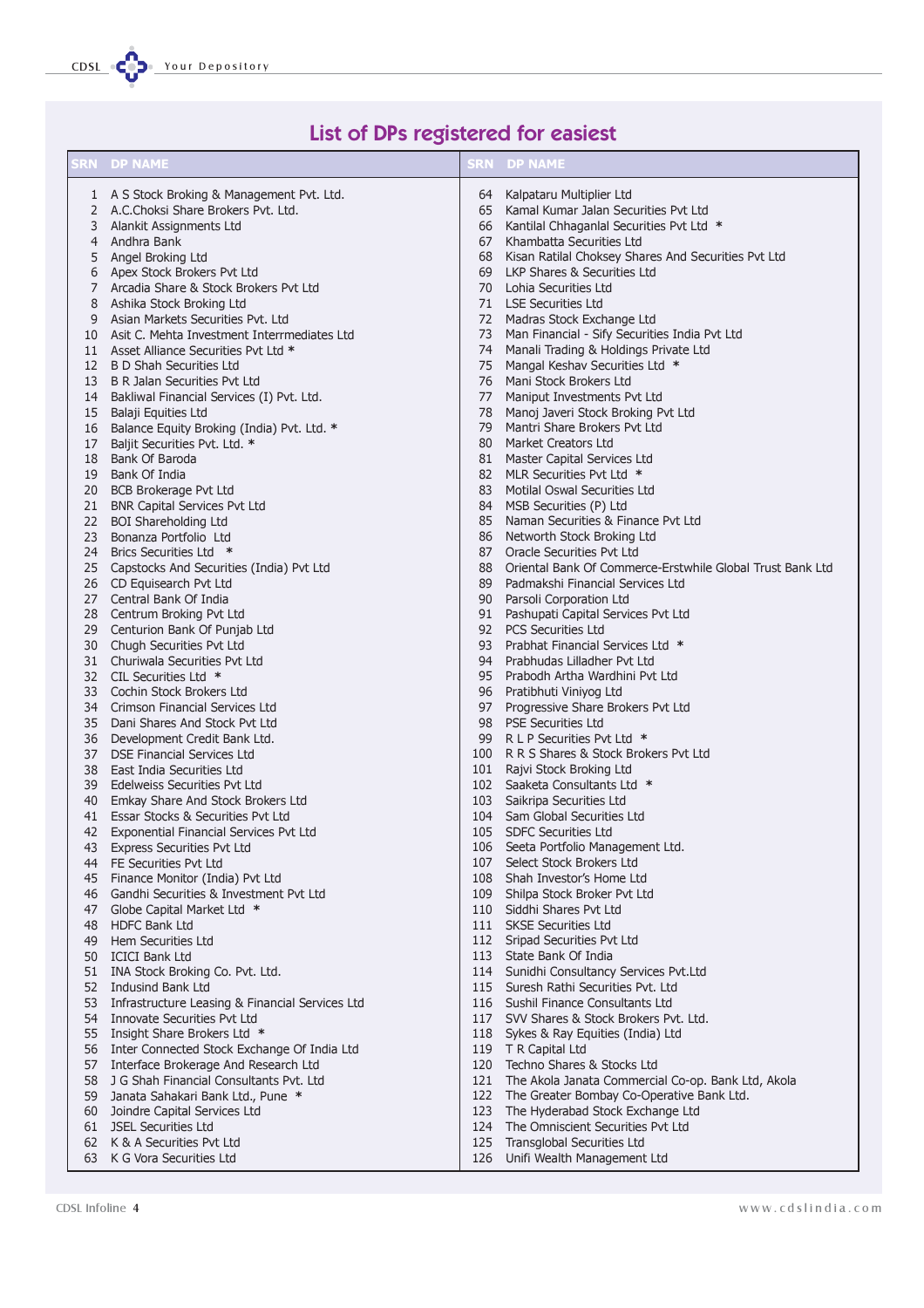CDSL COD. Your Depository

### List of DPs registered for easiest

|                                                       | <b>SRN DP NAME</b>                                                                                                                                                                                                                   | <b>SRN DP NAME</b>                                                                                                                                                                                                                                   |
|-------------------------------------------------------|--------------------------------------------------------------------------------------------------------------------------------------------------------------------------------------------------------------------------------------|------------------------------------------------------------------------------------------------------------------------------------------------------------------------------------------------------------------------------------------------------|
| 127<br>128<br>129<br>130.<br>131<br>132<br>133<br>134 | Union Bank Of India<br>UTI Bank Ltd *<br>UTI Securities Ltd<br>Uttam Financial Services Ltd *<br>Value Capital Services Ltd<br>Vedika Securities Pvt Ltd<br>Vijan Share & Securities Pvt. Ltd.<br>VNS Finance & Capital Services Ltd | Voque Commercial Co. Ltd.<br>135<br>136 Wegmans Financial Services Pvt Ltd<br>Wellworth Shares And Stock Broking Ltd<br>137<br>Zen Securities Ltd<br>138<br>139 Zuari Investments Ltd<br>Note: '*' indicates DPs who have opted for upload facility. |

### KNOWLEDGE CENTRE

### Pledging / Unpledging / Confiscation

#### **Background**

As per section 12 of Depositories Act 1956, securities in demat mode can be pledged. Pledging of securities means holding securities as collateral against the loan amount. There are 2 entities involved in pledging of securities; viz. The 'Pledgor' & The 'Pledgee'. The entity, which takes loan against securities, is called 'Pledgor' and the entity who gives the loan is called ' Pledaee'.

#### 1. Can I pledge my demat securities ?

Yes, you can not only pledge your demat securities, but, you may also be able to obtain higher loan amounts, with reduced margins.

#### 2. Are all securities pledgeable?

All securities other than Government Securities can be pledged.

#### 3. What is the procedure for pledging securities?

- a) The pledgor and the pledgee must have BO accounts with CDSL. These accounts can be with the same DP or with different DPs.
- b) The pledgor has to fill up the Pledge Request Form (PRF) in duplicate available with his DP.
- c) On receipt of the PRF, the pledgor's DP verifies that the securities can be pledged. The DP then sets up a pledge in the depository system and a unique Pledge Sequence No. (PSN) will be generated.
- d) One copy of PRF (with the PSN) should be sent to the Pledgee by the Pledgor. The Pledgee will then countersign the PRF for acceptance/ rejection of the pledge request and submit the PRF to his DP.
- e) The pledgee's DP has the facility to access the pledge request online. Based on copy of PRF the pledgee's DP either accepts or rejects the pledge request.

#### 4. How are the securities unpledged in the depository system?

- a) The pledgor has to fill up the Unpledge Request Form (URF) in duplicate available with his DP.
- b) On receipt of the URF, the pledgor's DP sets an unpledge request in the depository system using the PSN generated at the time of creating the

pledge. An unpledge request can be for part or entire quantity of pledged securities.

- c) One copy of URF (with the PSN) should be sent to the Pledgee by the Pledgor. The Pledgee will then countersign the URF for acceptance/ rejection of the unpledge request and submit the URF to his DP.
- d) The pledgee's DP has the facility to access the request on line. Based on copy of URF the pledgee's DP either accepts or rejects the unpledge request.
- e) The securities can also be unpledged by the Pledgee giving duly filled URF to his DP instructing to unpledge the securities. This facility is called " Auto Unpledge" where no instruction is required to be given by the Pledgor.

#### 5. Is it possible for pledgor to cancel his pledge request?

Yes, a pledgor can cancel his pledge request at any time, before the pledgee accepts it.

#### 6. What is a pledge confiscation/ invocation?

In case of default by the pledgor, the pledgee, after giving notice to the pledgor as per the terms of the agreement, may instruct his DP to invoke the pledge by submitting the "Invocation Request Form" (IRF). On execution of this instruction, the securities are transferred to the pledgee's account. This does not require any confirmation from the pledgor.

#### 7. Are locked-in securities eligible for pledge?

CDSL system permits locked-in securities to be pledged. However, it is the option of the pledgee to accept such securities in pledge. The pledgee cannot invoke a lockedin security.

#### 8. What happens in case of corporate action?

The pledgor continues to remain the beneficial owner of the pledged securities and will, therefore, be receiving the corporate benefits during the period of pledge.

#### 9. Can the securities pledged with a bank be dematerialised?

The pledged securities can be dematerialised with the prior permission of the pledgee bank.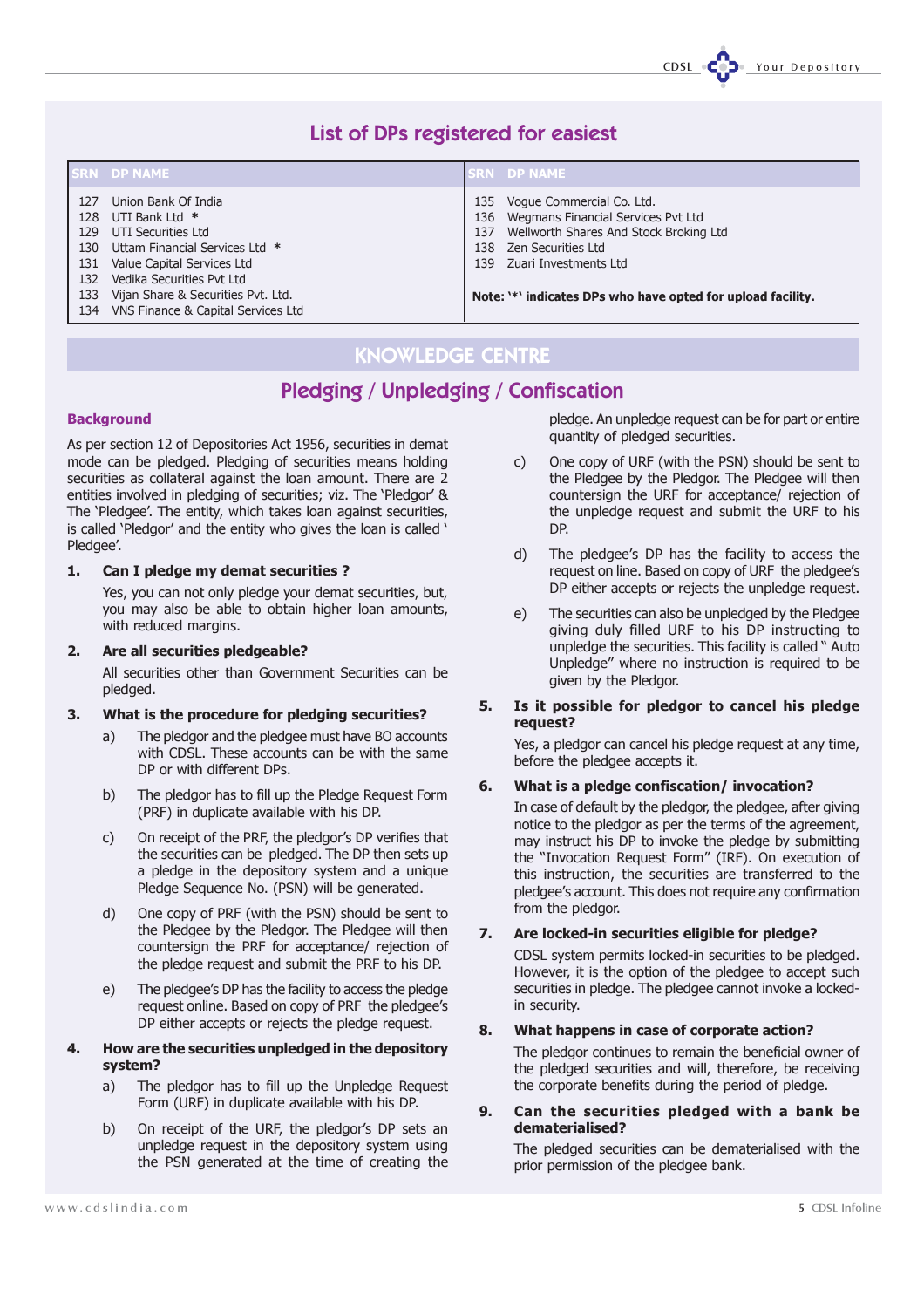### Companies that have changed their names during March-April 2007

| Sr. No. ISIN |              | <b>Old Name</b>                                     | <b>New Name</b>                                                      |
|--------------|--------------|-----------------------------------------------------|----------------------------------------------------------------------|
| 1            | INE274D01017 | ALEMBIC GLASS INDUSTRIES LIMITED                    | <b>SHRENO LIMITED</b>                                                |
| 2            | INE836F01026 | ASC ENTERPRISES LIMITED                             | DISH TV INDIA LIMITED                                                |
| 3            | INE435G01017 | DHANUKA PESTICIDES LIMITED                          | DHANUKA AGRITECH LIMITED                                             |
| 4            | INE578D01011 | ENTEGRA INFRASTRUCTURES LIMITED                     | <b>ENTEGRA LIMITED</b>                                               |
| 5            | INE951C01012 | HCL OFFICE AUTOMATION LIMITED                       | UNIVERSAL OFFICE AUTOMATION LIMITED                                  |
| 6            | INE763G01012 | ICICI BROKERAGE SERVICES LIMITED                    | <b>ICICI SECURITIES LTD</b>                                          |
| 7            | INE326D01015 | <b>INDCAP FINANCIAL LIMITED</b>                     | IFL PROMOTERS LIMITED                                                |
| 8            | INE002H01013 | ING VYSYA LIFE INSURANCE COMPANY<br>PRIVATE LIMITED | ING VYSYA LIFE INSURANCE COMPANY<br><b>LIMITED</b>                   |
| 9            | INE966G01011 | JACQART CHEMICAL INDUSTRIES LIMITED                 | JACQART FINANCIAL SERVICES LIMITED                                   |
| 10           | INE817B01025 | KERALA AYURVEDA PHARMACY LIMITED                    | KERALA AYURVEDA LIMITED                                              |
| 11           | INE927F09018 | KERALA POWER FINANCE CORPORATION<br>LIMITED         | KERALA STATE POWER AND INFRASTRUCTURE<br>FINANCE CORPORATION LIMITED |
| 12           | INE061C01010 | KHEMKA CONTAINERS LIMITED                           | <b>KCL LIMITED</b>                                                   |
| 13           | INE419H01019 | <b>LAKELAND HOTELS LIMITED</b>                      | RELIABLE VENTURES INDIA LIMITED                                      |
| 14           | INE925C01016 | MAADHAV GRANITES AND REALTY LIMITED                 | MADHAV MARBLES AND GRANITES LIMITED                                  |
| 15           | INE881F01014 | NKG INSULATORS LIMITED                              | ADITYA BIRLA INSULATORS LIMITED                                      |
| 16           | INE730A01014 | ORIENTAL CONTAINERS LIMITED                         | ORICON ENTERPRISES LIMITED                                           |
| 17           | INE282H01011 | RELIANCE POWER VENTURES LIMITED                     | RELIANCE RETAIL FINANCE LIMITED                                      |
| 18           | INE196C01014 | ROYAL FINANCE LIMITED                               | <b>KGN INDUSTRIES LIMITED</b>                                        |
| 19           | INE825D01016 | SKS(SHIP) LIMITED                                   | <b>SKS LOGISTICS LIMITED</b>                                         |
| 20           | INE355A01010 | <b>SPL LIMITED</b>                                  | SOMANY CERAMICS LIMITED                                              |
| 21           | INE398F01019 | STERLING ENTERPRISES LIMITED                        | STERLING GREENWOODS LIMITED                                          |
| 22           | INE699C01014 | SWASTIKA FIN-LEASE LIMITED                          | SWASTIKA INVESTMART LIMITED                                          |
| 23           | INE404G01021 | TATA TD WATERHOUSE SECURITIES PRIVATE LTD           | TATA SECURITIES LIMITED                                              |

## DPs activated in CDSL during March-April 2007

#### DP ID: 48900

Geojit Financial Services Limited 5th Floor, Finance Towers Kaloor, Kochi- 682 017 Tel: 0484-2405501 Fax: 0484-2405608 Email: ashraf@geojit.com

#### DP ID: 49000

Vineet Securities Private Limited M-1 & 2, Pratap Bhawan 5 Bahadur Shah Zafar Marg New Delhi - 110 002 Tel: 011-23311230/315 Fax: 011-23353240 Email: vineetsecurities@hotmail.com

#### DP ID: 49100 Fairwealth Securities Private Limited 236, Somdutt Chamber-II Bhikaji Cama Place New Delhi - 110 066 Tel: 011-46091144 Fax: 011-46091184 Email: info@fairwealth.in

#### DP ID: 49200

Enam Securities Direct Private Limited 201, Laxmi Towers A Wing,Bandra Kurla Complex Bandra (E), Mumbai - 400 051 Tel: 022-66803600 Fax: 022-66803700 Email: nitin@enam.com

#### DP ID: 49300

DBS Bank Limited 3rd Floor, Fort House 221, Dr. D N Road Fort, Mumbai - 400 001 Tel: 022-66388888 Email: custodyindia@dbs.com

#### DP ID: 49400 Indianivesh Securities Private Limited 601-602, Sukh Sagar N S Patkar Marg, Charni Road Mumbai - 400 002 Tel: 022-66188894 Fax: 022-66188811 Email: mail@indianivesh.in

DP ID: 49500 SHCIL Services Limited Ground Floor, P J Towers Fort, Mumbai - 400 001 Tel: 022-22720335, Fax: 022-22722014 Email: bharat.momaya@shcilservices.com

#### DP ID: 49600 Credential Stock Brokers Limited D-20, Mansarovar Garden New Delhi - 110 015 Tel: 011-25109192/3/5, Fax: 011-25109194 Email: csbl@credentialstock.com

DP ID : 49700 R R Nabar & Co. Share Brokers Pvt.Ltd Examiner Press Building, 31, Dalal Street, Mumbai – 400 001 Tel: 022-22674212, Fax: 022-22671370 Email: milan@rrnabar.com

#### DPID: 49800 Pace Stock Broking Services Pvt. Ltd A1-291, Safdarjung Enclave, New Delhi –110 029 Tel: 011-41650800, Fax: 011-26165177 Email: pacefin@del3.vsnl.net.in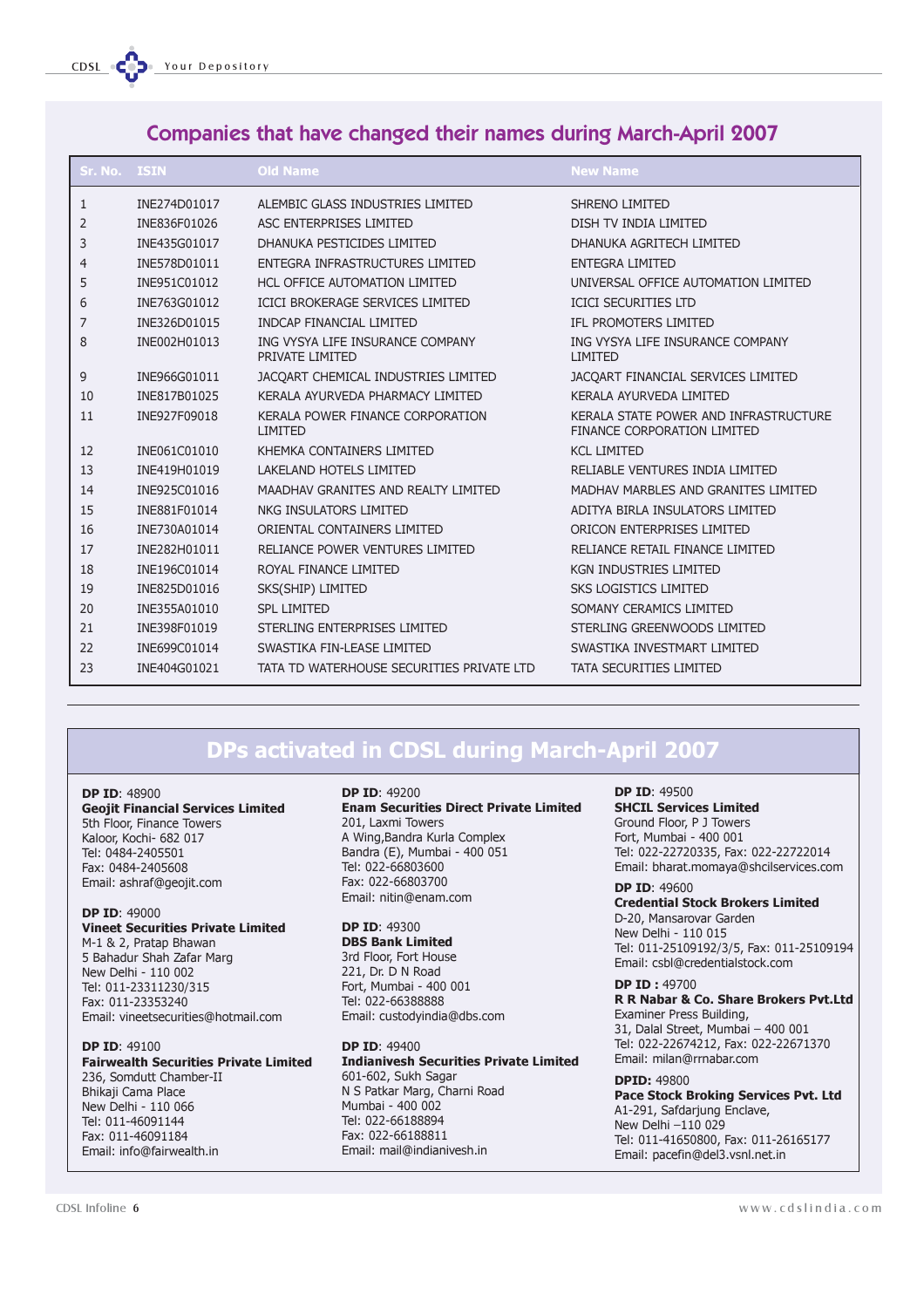![](_page_6_Picture_0.jpeg)

# Equities Admitted during March-April 2007

| Sr.          | <b>ISIN</b>                  | <b>Issuer Name</b>                                                                                                           | <b>RTA Name</b>                                                  |
|--------------|------------------------------|------------------------------------------------------------------------------------------------------------------------------|------------------------------------------------------------------|
| <b>No</b>    | <b>No</b>                    |                                                                                                                              |                                                                  |
| $\mathbf{1}$ | INE101I01011                 | Afcons Infrastructure Ltd. (Formerly Asia Foundations<br>and Construction Pvt Ltd.)                                          | Cameo Corporate Services Ltd.                                    |
| 2            | INE102I01019                 | Allied Digital Services Ltd.                                                                                                 | Intime Spectrum Registry Ltd.                                    |
| 3            | INE421H01015                 | Ammana Bio Pharma Ltd. (Formerly Ammana Bio Pharma Pvt Ltd.)                                                                 | Bigshare Services Pvt. Ltd.                                      |
| 4            | INE106I01010                 | Ankit Metal & Power Ltd. (Formerly Ankit Metal & Power Pvt Ltd.)                                                             | Intime Spectrum Registry Ltd.                                    |
| 5            | INE022I01019                 | Asian Granito India Ltd. (Formerly Vasudev Textile Industries Ltd.)                                                          | Intime Spectrum Registry Ltd.                                    |
| 6            | INE052I01016                 | Camlin Fine Chemicals Ltd. (Formerly Camlin Fine Chemicals Pvt Ltd.)                                                         | Sharepro Services (I) Pvt. Ltd.                                  |
| 7            | INE040I01011                 | Carrier Airconditioning & Refrigeration Ltd. (Formerly Carrier                                                               | MCS Ltd.                                                         |
|              |                              | Airconditioning & Refrigeration Pvt Ltd./Carrier Refrigeration Pvt Ltd.)                                                     |                                                                  |
| 8            | INE046I01018                 | Century Aluminium Manufacturing Co Ltd. (Formerly Century<br>Aluminium Manufacturing Co. Pvt. Ltd.)                          | Niche Technologies Pvt. Ltd.                                     |
| 9            | INE072I01014                 | Corvine Chemicals & Pharmaceuticals Ltd.<br>(Formerly Corvine Chemicals Pvt Ltd.)                                            | Bigshare Services Pvt. Ltd.                                      |
| 10           | INE008I01018                 | Cox & Kings (India) Pvt Ltd. (Formerly Cox & Kings (India) Ltd.)                                                             | Karvy Computershare Pvt Ltd.                                     |
| 11           | INE172I01012                 | Decolight Ceramics Ltd.                                                                                                      | Bigshare Services Pvt. Ltd.                                      |
| 12           | INE836F01018                 | Dish TV India Ltd. (Formerly ASC Enterprises Ltd.)                                                                           |                                                                  |
|              |                              | (Formerly ASC Enterprises Pvt Ltd.)                                                                                          | Sharepro Services (I) Pvt. Ltd.                                  |
| 13           | INE003I01019                 | Essel Shyam Communication Ltd. (Formerly Essel Spacelinks Ltd.)                                                              | Bigshare Services Pvt. Ltd.                                      |
| 14           | INE136I01017                 | FCB-ULKA Advertising Pvt Ltd. (Formerly FCB-ULKA Advertising Ltd.)                                                           | Sharepro Services (I) Pvt. Ltd.                                  |
| 15           | INE061F01013                 | Fortis Healthcare Ltd. (Formerly Rancare Ltd.)                                                                               | Intime Spectrum Registry Ltd.                                    |
| 16           | INE090I01016                 | Franklin Templeton Asset Management (India) Pvt Ltd.<br>(Formerly Templeton Asset Management (India) Pvt Ltd.)               | Intime Spectrum Registry Ltd.                                    |
| 17           | INE127I01016                 | Good Luck Steel Tubes Ltd. (Formerly Good Luck Steel Tubes Pvt Ltd.)                                                         | MAS Services Pvt Ltd.                                            |
| 18           | INE137I01015                 | Gujarat Reclaim & Rubber Products Ltd.                                                                                       | Mondkar Computers Pvt Ltd.                                       |
| 19           | INE170I01016                 | HTMT Global Solutions Ltd. (Formrly HTMT Technologies Ltd.)                                                                  | Sharepro Services (I) Pvt. Ltd.                                  |
| 20           | INE123I01015                 | Icomm Tele Ltd. (Formerly Arm Ltd.)                                                                                          | Venture Capital and Corporate Invsts Ltd                         |
| 21           | INE069I01010                 | Indiabulls Real Estate Ltd.                                                                                                  | Bigshare Services Pvt. Ltd.                                      |
| 22           | INE070I01018                 | Insecticides (India) Ltd. (Formerly Insecticides (India) Pvt Ltd.)                                                           | Alankit Assignments Ltd.                                         |
| 23           | INE073I01012                 | Ishwarshakti Holdings & Traders Ltd.                                                                                         | Bigshare Services Pvt. Ltd.                                      |
| 24           | INE469F01018                 | Kadamb Constructions Ltd. (Formerly Kadamb Constructions Pvt Ltd.)                                                           | <b>Adroit Corporate Services</b>                                 |
| 25           | INE912H01013                 | MBL Infrastructures Ltd. (Formerly Maheshwari Brothers Ltd.)                                                                 | Intime Spectrum Registry Ltd.                                    |
| 26<br>27     | INE974H01013                 | Meghmani Organics Ltd.                                                                                                       | Intime Spectrum Registry Ltd.                                    |
| 28           | INE287C01011<br>INE550E01018 | MIC Electronics Ltd. (Formerly MIC Electronics Pvt Ltd.)<br>Micro Forge (India) Ltd. (Formerly Micro Forge (India) Pvt Ltd.) | Intime Spectrum Registry Ltd.<br>Pinnacle Share Registry Pvt Ltd |
| 29           | INE049I01012                 | Nahar Capital And Financial Services Ltd.                                                                                    | Alankit Assignments Ltd.                                         |
| 30           | INE189I01016                 | Nelcast Ltd. (Formerly Nelcast Pvt Ltd.)                                                                                     | Bigshare Services Pvt. Ltd.                                      |
| 31           | INE068I01012                 | Netflier Finco Ltd. (Netflier Technologies Ltd.)                                                                             | Alankit Assignments Ltd.                                         |
| 32           | INE807H01015                 | P. G. Industry Ltd. (Formerly Prudential Granites Industries Ltd.)                                                           | MAS Services Pvt Ltd.                                            |
| 33           | INE761H01022                 | Page Industries Ltd. (Formerly Page Industries Pvt Ltd.)                                                                     | Sharepro Services (I) Pvt. Ltd.                                  |
| 34           | INE143I01013                 | Paramount Cosmetics (India) Ltd. (Formerly Tips & Toes                                                                       | Intime Spectrum Registry Ltd.                                    |
| 35           | INF095I01015                 | Precision Pipes And Profiles Company Ltd.                                                                                    | Skyline Financial Services Ltd.                                  |
| 36           | INE426H01014                 | Prerna Infrabuild Ltd. (Formerly Prerna Finsafe Ltd.)                                                                        | Pinnacle Share Registry Pvt Ltd                                  |
| 37           | INE077I01013                 | Radio Mid-Day West (India) Ltd. (Formerly Radio Mid Day<br>(India) Pvt Ltd.)                                                 | Datamatics Financial Services Ltd.                               |
| 38           | INE076I01015                 | Rdc Concrete (India) Ltd. (Formerly Unitech Prefab Ltd.)                                                                     | Sharepro Services (I) Pvt. Ltd.                                  |
| 39           | INE056I01017                 | Refex Refrigerants Ltd. (Formerly Refex Refrigerants Pvt Ltd.)                                                               | Cameo Corporate Services Ltd.                                    |
| 40           | INE130I01010                 | Remi Sales And Engineering Ltd. (Formerly Balaji Sales And<br>Engineering Ltd.)                                              | Bigshare Services Pvt. Ltd.                                      |
| 41           | INE105I01012                 | SEL Manufacturing Company Ltd. (Formerly SEL Manufacturing<br>Company Pvt Ltd.)                                              | Intime Spectrum Registry Ltd.                                    |
| 42           | INE024F01011                 | Shilchar Electronics Ltd. (Formerly Shilchar Electronics Pvt Ltd.)                                                           | MCS Ltd.                                                         |
| 43           | INE078I01011                 | Shri Chlochem Ltd.                                                                                                           | Intime Spectrum Registry Ltd.                                    |
| 44           | INE885H01011                 | Sportking India Ltd.                                                                                                         | Beetal Financial & Computer Services<br>$(P)$ Ltd.               |
| 45           | INE142I01015                 | Take Solutions Ltd. (Formerly Take Solutions Pvt Ltd.)                                                                       | Intime Spectrum Registry Ltd.                                    |
| 46           | INE924F01012                 | The Mysore Paper Mills Ltd.                                                                                                  | Alpha Systems Pvt. Ltd.                                          |
| 47           | INE508G01011                 | Time Technoplast Ltd. (Formerly Time Packaging Ltd.)                                                                         | Intime Spectrum Registry Ltd.                                    |
| 48           | INE047I01016                 | Tubeknit Fashions Ltd. (Formerly Tubeknit Fashions Pvt Ltd.)                                                                 | Cameo Corporate Services Ltd.                                    |
| 49           | INE041F01015                 | Vedant Hotels Ltd. (Formerly Vedant Hotels Pvt Ltd.)                                                                         | Intime Spectrum Registry Ltd.                                    |
| 50           | INE081I01015                 | Ybrant Technologies Ltd. (Formerly Ybrant Technologies (India) Ltd.)                                                         | Aarthi Consultants Pvt. Ltd.                                     |